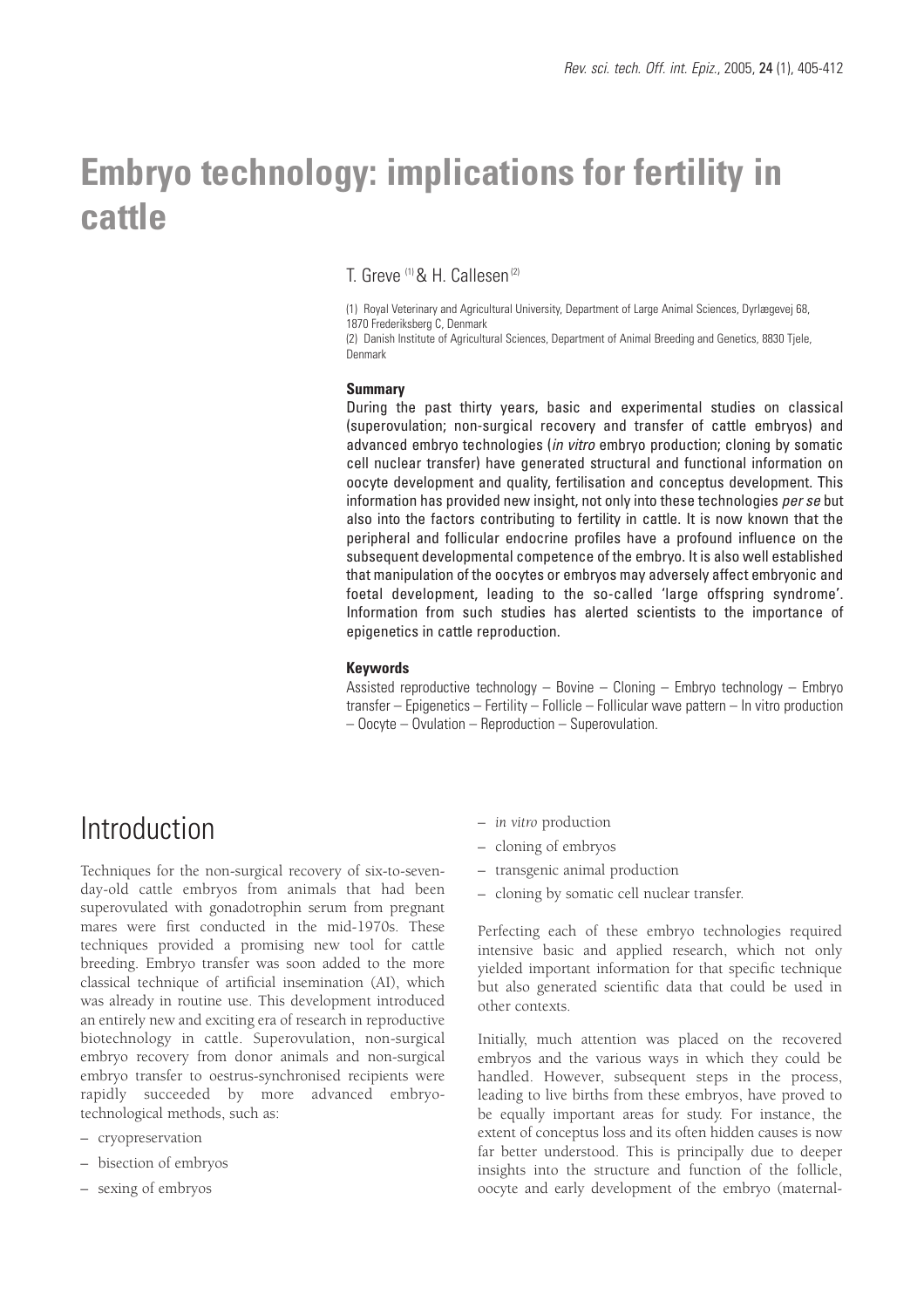zygotic transition, apoptosis and chromosomal aberrations) and a clearer understanding of the processes of pregnancy and even parturition.

Embryo technologies have led to a more profound understanding of the entire continuum of conception, pregnancy and birth, thus teaching researchers a great deal about fertility. In this very brief paper, the authors address the question of what embryo technology and its related disciplines have demonstrated in the fields of normal and abnormal fertility in cattle.

# The follicle

A very high number (> 100,000) of resting primordial follicles are present in the ovary of the bovine female at birth. These follicles are formed during foetal life and will continuously be recruited to either ovulation or natural demise (atresia) during the lifetime of the cow. Most will undergo atresia. The growth period of the follicle from the early stages until ovulation is estimated to be approximately three months (11).

Through daily rectal ultrasonography and subsequent retrospective analysis of the recordings, it has been well established that more than 95% of all oestrous cycles consist of two or three follicular waves (1, 10). The pattern is fairly repeatable within a given animal (24) but is apparently independent of age and species (10).

The pattern of follicular wave growth and selection of the dominant follicles of each wave have been described in detail in several reviews and will not be addressed here (1, 10, 12). The hormonal and molecular mechanisms regulating growth, deviation and the final selection of the dominant follicle are very complex and include endocrine and paracrine processes. However, it is clear that circulating concentrations of follicle-stimulating hormone (FSH) and luteinizing hormone (LH) play a major role, in conjunction with inhibin, activin, follistatin and several growth factors (12, 32, 41). The ever-increasing knowledge about follicular growth, deviation and atresia has given researchers a better understanding of variations in the length of cattle oestrous cycles (the three-wave pattern lasts between one and two days longer than the two-wave pattern). It has also helped to explain why a certain proportion of heifers and cows are wrongly inseminated from around day 10 to day 12. These days coincide with the existence of the oestrogen-producing dominant follicle of the first follicular wave, giving rise to oestrus-like symptoms. Although the oocyte contained in this follicle is competent and may be fertilised and undergo normal embryonic development, ovulation of the follicle is extremely rare in cattle because of the high progesterone level and lack of an LH peak. Removed from its follicle, such a mature cumulus oocyte complex (COC) may be fertilised *in vitro*, and reports on the birth of twins approximately 10 to 14 days apart may well be a consequence of ovulation and fertilisation of the oocyte from both the first and second follicular waves. It should be emphasised that a better understanding of the very finely tuned regulation of follicular deviation and ovulation may explain why even subtle changes in feeding, stress, etc., may disrupt these processes and result in, for example, cystic ovaries (46).

Information obtained about the follicular wave pattern over the past few years has also been useful in the context of embryo technology. First, it has enabled researchers to achieve better superovulation protocols and even to manipulate the follicular wave (3). Secondly, it explains why it is better to recover oocytes through ovum collection or 'ovum pick-up' (OPU) twice weekly rather than once a week (34). Twice weekly OPU sessions suppress the normal follicular wave pattern and thus result in a more consistent number and even a more uniform population of follicles with their enclosed COC.

## The oocyte

The oocytes present in the ovaries of the newborn heifer calf are maintained in the pro-phase of the first meiotic division. They remain in this state until final nuclear maturation begins, approximately 24 hours before ovulation. However, to be developmentally competent and ready for ovulation, the oocyte must undergo a long series of specific changes, encompassing oocyte growth, capacitation and the final pre-ovulatory maturation.

The growth phase is by far the longest period and is estimated to be approximately six months. During this period, the diameter of the oocyte increases from around 30 µm in the primordial follicle to more than 130 µm in the tertiary follicle. Very important structural and molecular changes occur within the ooplasm during this growth period, which provide the oocyte with the required developmental competences for normal embryonic and foetal development (11, 23, 30, 38).

In the primary and secondary follicles, the oocyte builds up a reserve of ribonucleic acid, proteins, lipids and carbohydrates for later use, that is, when the embryo becomes transcriptionally active at approximately the eight-cell stage. Accompanying, and obviously dependent upon, these reserves, certain organelles appear, namely: the Golgi complex, the endoplasmatic reticulum, mitochondriae, vesicles and lipid droplets.

In the secondary follicle, the *zona pellucida* is formed and communication between the oocyte and the surrounding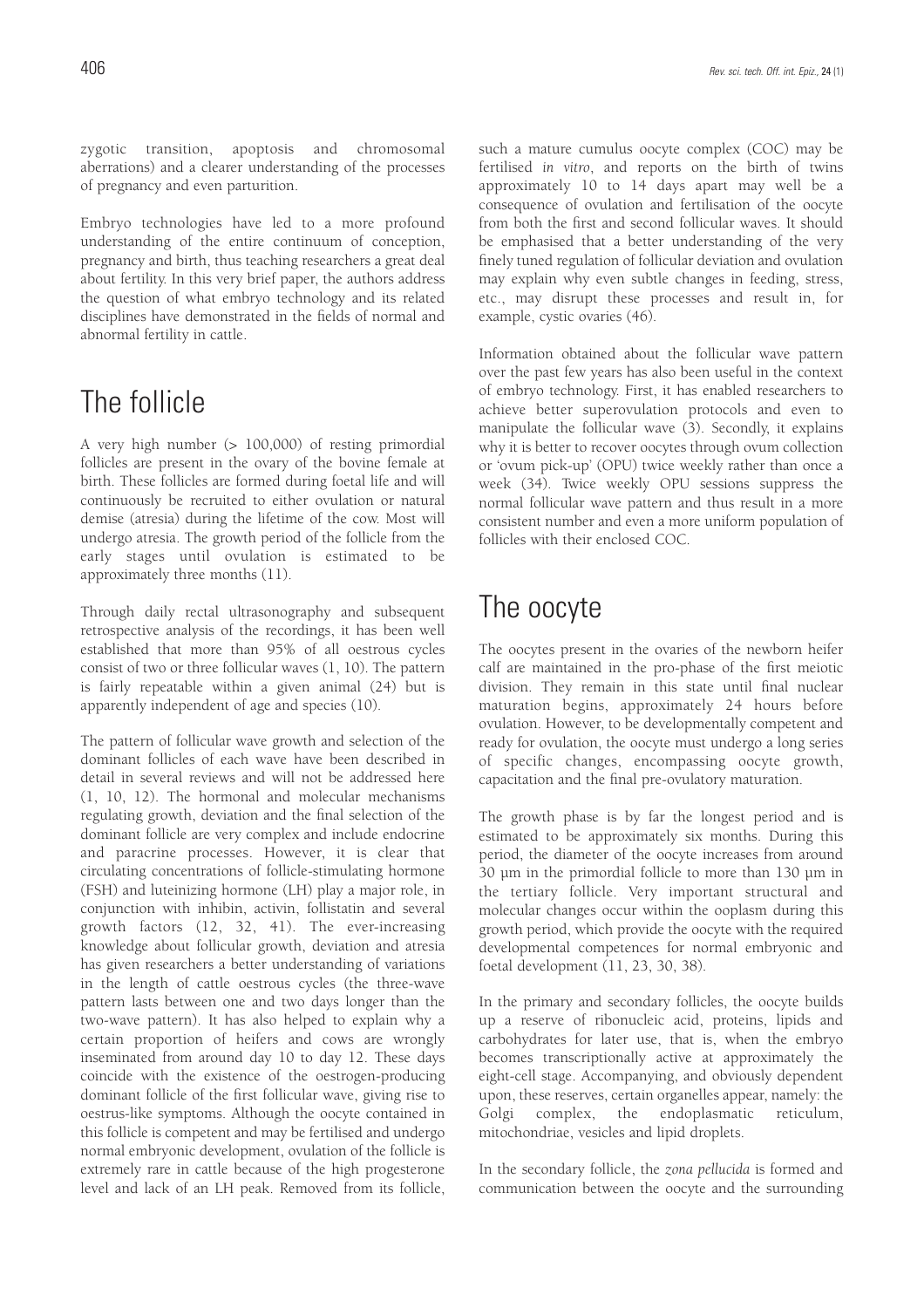follicular environment is assured by cumulus cell projections through the *zona*. At this stage the cortical granules are also formed.

Most of the processes that take place in this growth phase are aimed at consolidating and fine-tuning the ooplasmic competence, whereas nuclear changes occur at a later stage of development.

During the growth phase, oocytes may be exposed to a number of adverse conditions which may directly compromise oocyte quality and later embryonic development (5), thus having a significant effect on postpartum fertility. Such conditions include:

- disrupting compounds (for example, hormones)
- adverse feeding regimens
- heat stress
- toxins
- infections.

However, there may also be significant and long-lasting effects on pregnancy, parturition and post-natal development when normal oocyte development is only slightly disrupted.

The changes that occur within the oocyte, from the time its follicle is selected for dominance until the pre-ovulatory LH surge, are known as 'oocyte capacitation' (23). The processes which happen during this period are specifically aimed at preparing the oocyte for imminent ovulation and fertilisation and include, as follows:

– the peripheral localisation of organelles with fewer Golgi complexes

– the production of more lipid droplets

– the peripheral migration of cortical granules to positions under the plasma membrane.

In addition, the nuclear membrane shows signs of initial breakdown and the nucleolus undergoes specific changes.

The final phase, the pre-ovulatory period, is initiated by the pre-ovulatory LH surge and ends with ovulation approximately 24 hours later (6). The ultrastructural changes which occur during this period have been described in detail by the authors *et al.* in Denmark (23). These changes encompass, for example:

the loss of contact between the cumulus projections and the oocyte

- the peripheral distribution of the cortical granules
- an increase in lipid and protein stores
- the resumption of meiosis.

Immediately before ovulation, the oocyte is at metaphase II in the second meiotic division.

# The interaction between follicular environment and oocyte

It has become increasingly evident, during the era of superovulation and embryo transfer (14, 16), as a result of the experience gained from both human and animal *in vitro* fertilisation studies (15), that the follicular micro-environment may affect oocyte quality, its ability to be fertilised and subsequent embryonic development. Conversely, the follicular endocrine dynamic is profoundly affected by the endocrine balance and hormonal profiles of the donor (6, 15, 16). The subtle and finely tuned structural, molecular and endocrine changes are well synchronised and in homeostatic balance in the 'normal' heifer or cow. This synchronised balance can obviously be easily disrupted by factors that interfere with normal endocrine regulation, the follicular micro-environment and hence the final maturation of the oocyte and (delayed) ovulation. The consequences are both immediate (lack of fertilisation and of the ability of the embryo to undergo early development to the blastocyst stage) and long-lasting, as reflected by the occurrence of large offspring syndrome.

Newer experiments from Utrecht have clearly demonstrated the differences between the quality of *in vivo*-matured oocytes and those matured *in vitro* (9). These changes are also reflected in differences in the transcriptional patterns of the resulting embryos produced *in vivo*, compared to those produced *in vitro* (33, 47). Whether the follicle or the oocyte is the determining element in achieving final competence has yet to be discovered but newer research seems to indicate that the oocyte plays a very important role in this process (11).

#### Ovulation and the oviduct

Recent experiments have clearly substantiated that, as the follicle approaches ovulation, its temperature decreases. In fact, the follicle becomes cooler than the surrounding stroma by approximately one to one-and-a-half degrees Celsius (17, 22). The precise mechanism is not yet known but, according to Hunter (21), is probably due to chemical reactions in the follicle combined with some kind of counter-current system in both the follicle and the ovary. Since the temperature is lower in the follicles, one might argue that it would be advantageous to perform the final *in vitro* oocyte maturation at a lower temperature than the normally used 38.5°C to 39.0°C. This was tested some years ago but the study provided no specific conclusions (37).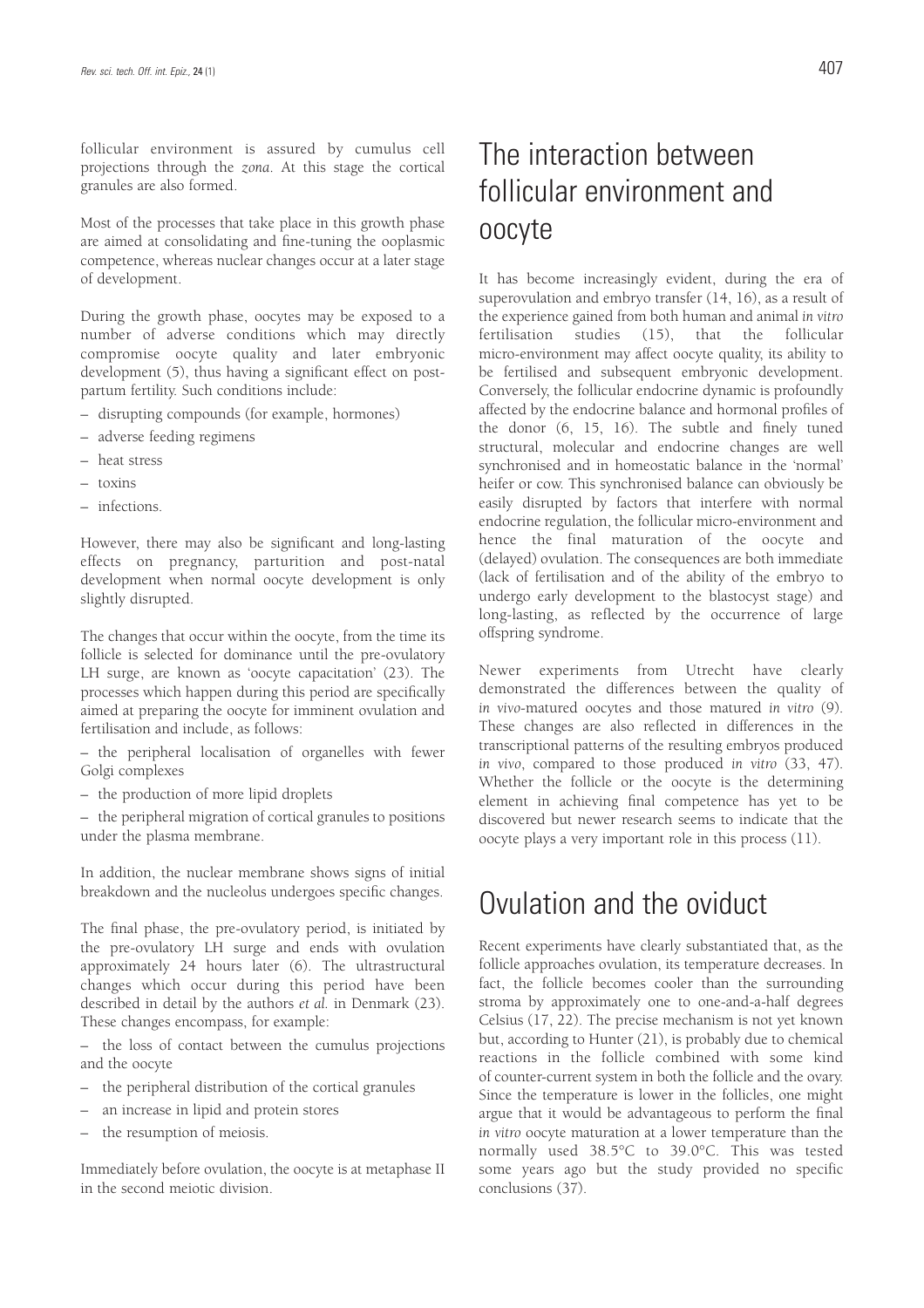The normal ovulation process has recently been described in great detail (21). Among the changes occurring are the following:

- reduced permeability of the vessels of the theca layer
- increased viscosity of the follicular fluid
- increased volume of the follicular fluid
- increased intrafollicular pressure.

The duration of ovulation is between one and three minutes, approximately, and occurs as oozing, where the oocyte with its surrounding cumulus cells is caught by the fimbriae in the oviduct (21).

It is very clear, from studies in superovulated cattle, that the oocyte must leave the follicle at a very specific and predetermined time interval following the LH surge. Delayed or disrupted ovulation will inevitably lead to oocytes of inferior quality (14). This observation has been confirmed by studies in which ovulation was disrupted by preventing or delaying the LH surge (13). In unstimulated animals, a similar situation may well arise in conjunction with stress (high milk yield, improper feeding), which is known to interfere with the hormonal regulation of ovulation and thus produce 'overmatured' oocytes, most of which cannot be fertilised. However, if fertilised, the zygotes are of inferior quality and lead to an increased incidence of early embryonic mortality. Collectively, this will result in the reduced reproductive capacity of a herd.

The functioning of the oviduct at ovulation and throughout early embryonic development has been described in detail (20, 21), and is apparently regulated by the relative concentrations of progesterone and estradiol-17, which reach the fallopian tube through the counter-current system of the oviductal vessels. The hormonal profiles of superovulated animals before, during and after ovulation may be disrupted (6), leading to an adverse environment in the oviduct. This may ultimately result in improper sperm transport and reduced or abolished fertilisation, evidenced by a reduced number of supernumerary spermatozoa in the *zona pellucida* (36). Oedema at the site of the utero-tubal junction and enhanced or reduced oviductal motility are other factors leading to lack of fertilisation or improper embryonic development. Again, it should be stressed that similar conditions may occur in animals which have not undergone superovulation. It is reasonable to extrapolate from the data gathered on superovulated animals to non-stimulated (normal) animals.

### Applying the lessons of embryo technology to fertility

The processes described above, namely, follicular development; oocyte growth, capacitation and maturation; ovulation, fertilisation, conceptus development and parturition, are under increasing pressure, leading to reduced fertility in dairy herds (28). The overall calving rate may be as low as 33% on day 28 following one AI (27). Many factors, such as nutrition (4), genetics (35) and yield (5), individually or in combination, are contributing to this trend. In addition, an increasing incidence of calf mortality is producing an even more drastic trend for dairy cattle production: there are, quite simply, not enough replacement heifers.

Superovulation studies that include measurements of peripheral as well as follicular endocrine parameters clearly indicate that oocyte quality may be reduced in superstimulated animals. However, when the embryos have reached the blastocyst stage on day 7, their qualities are apparently similar to those of non-recovered embryos, since the pregnancy rates and conceptus loss rates following transfer to recipient animals are similar to those found in AI data (7). Abnormal endocrine patterns following superstimulation might also contribute to an adverse environment in the oviduct and thus reduced fertility. Again, the crucial periods are those of fertilisation and early embryo development. The superovulatory era also led to the categorisation of embryo quality and there are now well-defined standards, set by the International Embryo Transfer Society. This, in itself, is an achievement.

The era of *in vitro* fertilisation has provided important new information about the fertilisation process, early embryo development and embryo quality. However, *in vitro* embryos are also fundamentally different from their *in vivo* counterparts in terms of, for example, morphology (8, 29), gene expression patterns (26, 33, 47) and chromosomal abnormalities (39, 40). The *in vitro* era has also made it possible to obtain a much more accurate understanding of oocyte quality and the factors which affect this (31). Through detailed morphological and molecular studies, it has become possible to predict the quality of a given oocyte and thus to estimate whether it will produce a normal embryo and conceptus development. An even more important gain is the potential to quantify factors that might lead to poorer oocyte quality, such as an adverse endocrine environment, heat stress, etc., because this may explain why *in vivo* processes often deteriorate.

Some of the most important information which has been gained from the *in vitro* production era (including the production of embryos by embryo and somatic cell cloning) is the so-called 'large offspring syndrome', which was first reported in 1991 (45), and later addressed in a more comprehensive review (25). It is now accepted that the transfer of *in vitro*-produced and cloned embryos frequently results in the following:

– a high rate of conceptus loss

– abnormal foetal and placental growth and development (hydrallantois)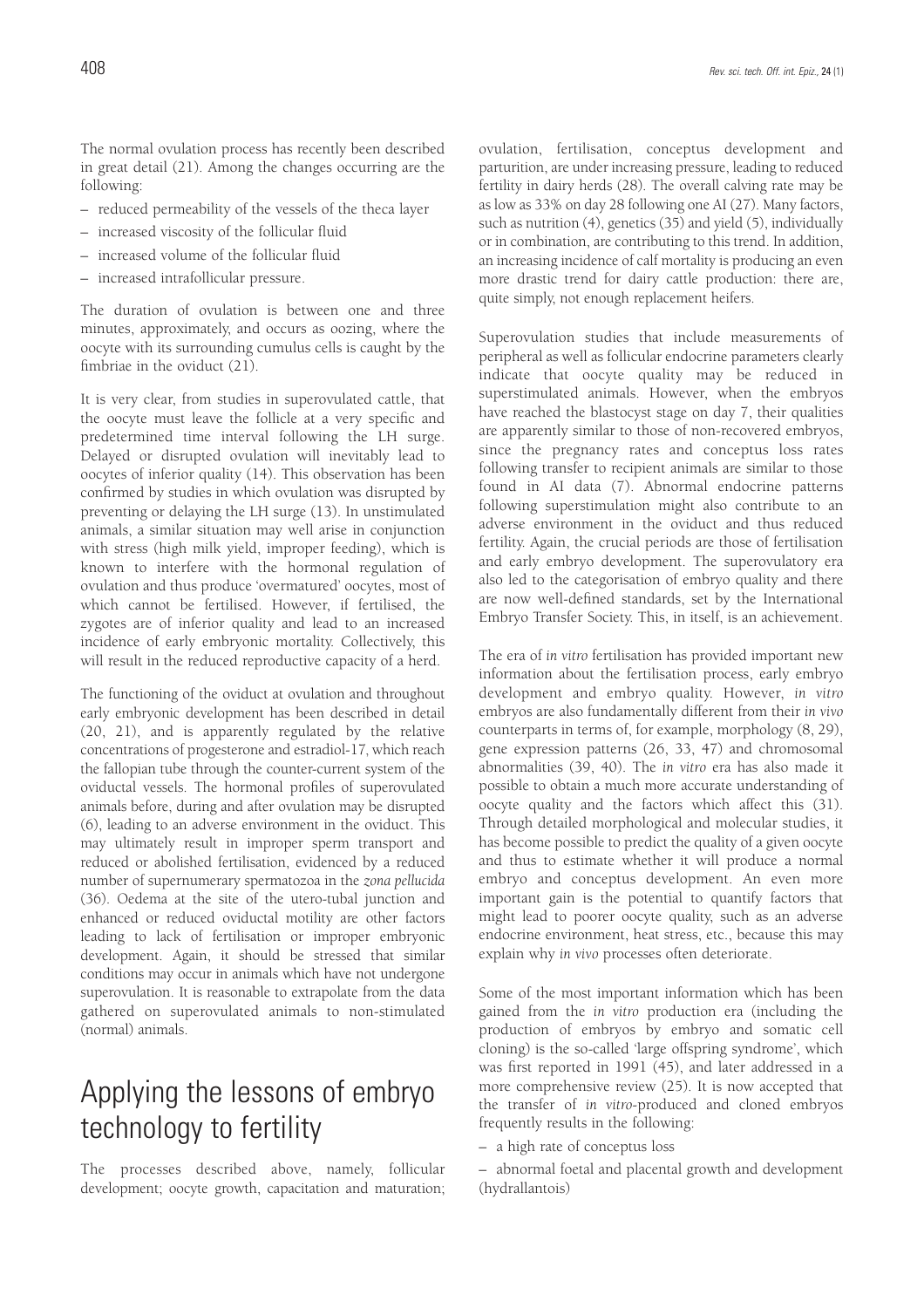– larger and weaker calves

– a weak labour (2, 18, 19, 42, 43, 44).

It has been well established that disruption of the expression pattern of certain genes which are important in development, including imprinted genes, is involved in this syndrome (48).

All these factors can adversely affect reproductive capacity. However, there is also a new element to be taken into account: epigenetics. There is no doubt that epigenetics is profoundly involved in embryo and foetal losses in cattle, not only under artificial conditions but also under normal ones. One could say that *in vitro* embryo production and, in particular, cloning by somatic cell nuclear transfer exaggerate the problems and thus make it easier to deduce the causes of embryo, conceptus and neonatal mortality. In studying these magnified phenomena, researchers have learned that similar mechanisms occur under normal conditions. The result is a much better understanding of so-called 'normal' embryo and conceptus loss.

#### Conclusion

Over the past twenty-five years, superovulation and embryo technology have become a crucial part of cattle breeding in most parts of the world. In addition, the underlying research has clarified various features of

The science and practice of artificial embryo production (*in vitro* production and cloning) have given researchers valuable insight into the importance of the early embryonic period for later foetal and neonatal development. How epigenetics may be influenced, how normal imprinting patterns may be disrupted and to what extent these processes contribute to abnormal development are issues that remain to be clarified. Through studying in greater detail the aberrant features of artificially produced embryos, researchers may find that the very same mechanisms lie behind so-called 'normal' foetal and neonatal losses. In this way, progress may be made towards practical solutions.

### **Technologies embryonnaires : implications pour la fertilité chez les bovins**

T. Greve & H. Callesen

#### **Résumé**

Au cours de ces 30 dernières années, les études théoriques et expérimentales sur les techniques embryonnaires classiques (superovulation, prélèvement non chirurgical et transfert d'embryons de bovins) et sur les technologies avancées (production d'embryons in vitro, clonage par transfert nucléaire somatique) ont donné lieu à des informations structurales et fonctionnelles sur le développement et la qualité des ovocytes, la fertilisation et le développement embryonnaire. Ces informations ont ouvert de nouvelles perspectives, non seulement sur ces technologies en tant que telles mais également sur les facteurs contribuant à la fertilité chez des bovins. On sait à présent que les profils endocriniens périphériques et folliculaires ont une influence profonde sur la capacité de développement ultérieure de l'embryon. Il est également bien

 $\mathbf{r}$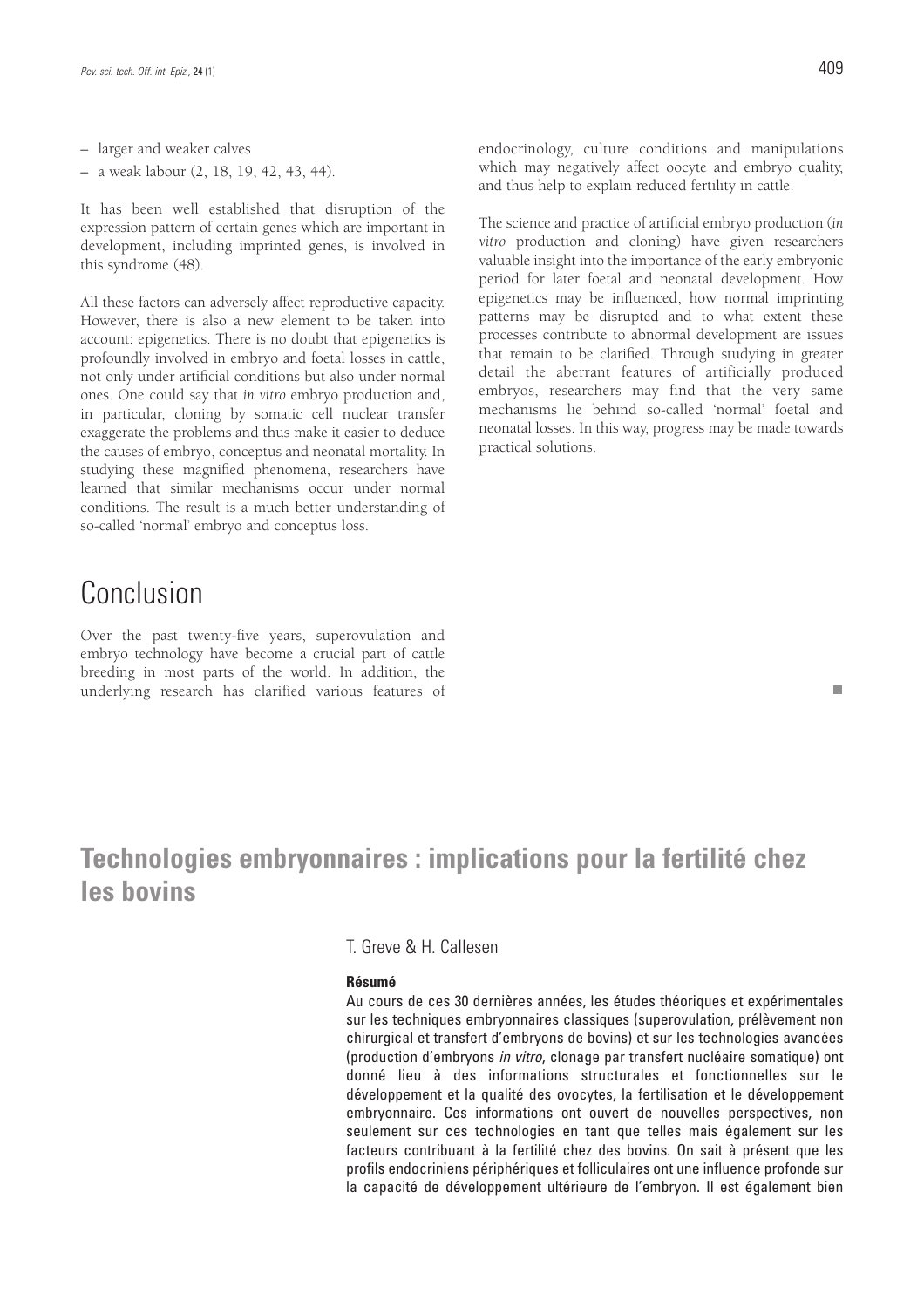établi que la manipulation des ovocytes ou des embryons peut avoir un effet défavorable sur le développement embryonnaire et fœtal et donner lieu au « syndrome du gros veau ». Les informations issues de ces études ont ouvert les yeux des scientifiques sur l'importance des facteurs épigénétiques pour la reproduction chez les bovins.

#### **Mots-clés**

Bovin – Clonage – Facteur épigénétique – Fertilité – Follicule – Ovocyte – Ovulation – Production in vitro – Reproduction – Superovulation – Technique de reproduction assistée – Technologie embryonnaire – Transfert d'embryons – Vague folliculaire.

 $\overline{\phantom{a}}$ 

#### **Efectos sobre la fertilidad bovina de las técnicas de manipulación de embriones**

#### T. Greve & H. Callesen

#### **Resumen**

En los últimos treinta años, los estudios básicos y experimentales sobre las técnicas de manipulación de embriones, ya sean convencionales (superovulación, extracción y transferencia no quirúrgicas de embriones bovinos) o avanzadas (obtención in vitro de embriones, clonación por transferencia de núcleos de células somáticas), han ido generando información sobre los aspectos estructurales y funcionales del desarrollo de los ovocitos, su calidad, la fertilización o el desarrollo del conceptus, información que ha arrojado nueva luz no sólo sobre esas técnicas en sí mismas sino también sobre los factores que contribuyen a la fertilidad del ganado. Se sabe ahora que el perfil endocrino, tanto periférico como folicular, influye sobremanera en la posterior capacidad de desarrollo del embrión. También está demostrado que la manipulación de los ovocitos o embriones puede influir negativamente en el desarrollo embrionario o fetal y generar lo que da en llamarse el 'síndrome de la cría grande'. La información obtenida con esos estudios ha revelado a los científicos la importancia de la epigenética en la reproducción del ganado.

#### **Palabras clave**

Bovino – Clonación – Epigenética – Fertilidad – Folículo – Onda folicular – Ovocito – Ovulación – Producción in vitro – Reproducción – Superovulación – Técnica de manipulación de embriones – Técnica de reproducción asistida – Transferencia de embriones.

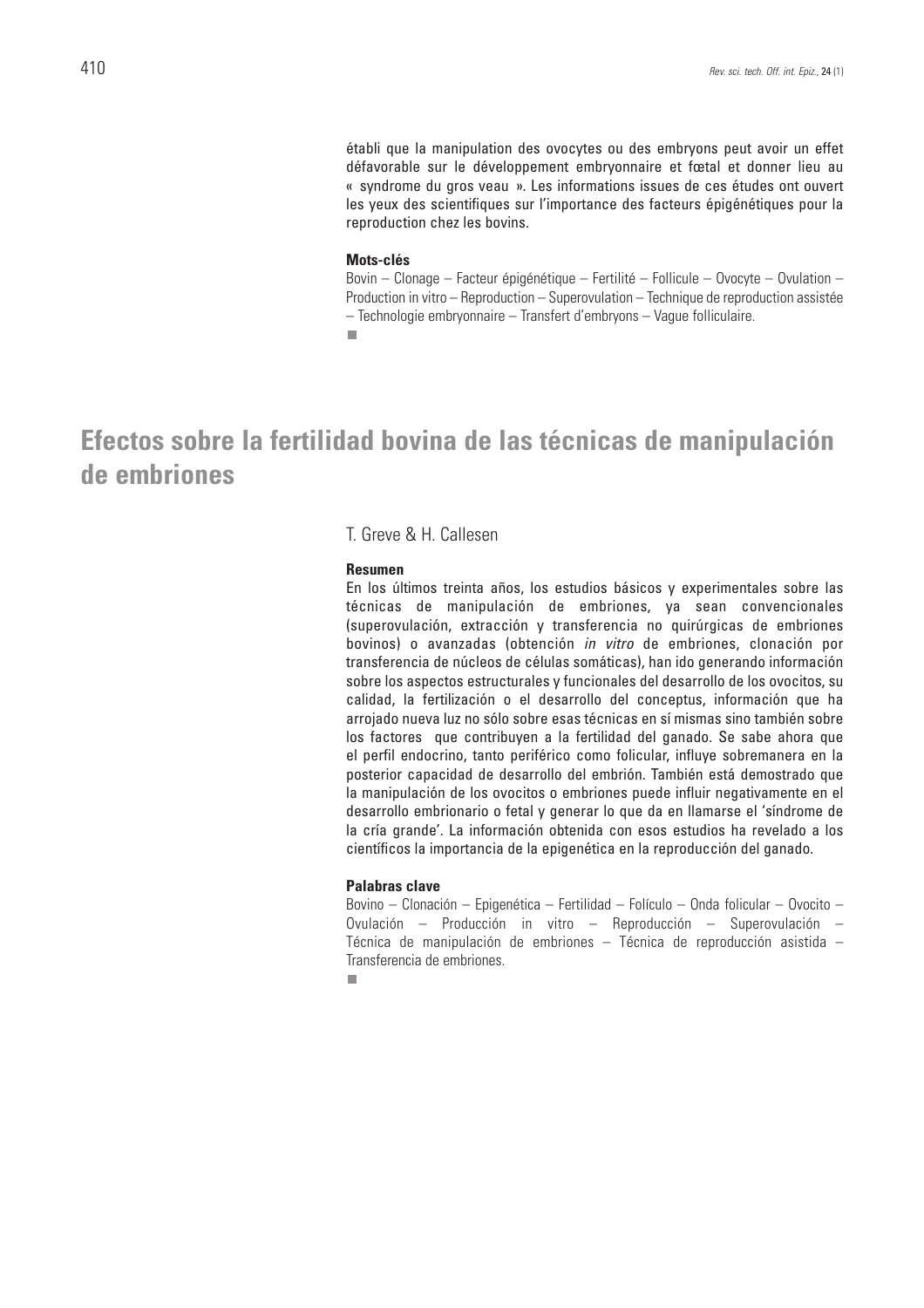### **References**

- 1. Adams G.P. (1999). Comparative patterns of follicle development and selection in ruminants. *J. Reprod. Fertil.*, **54** (Suppl.), 17-32.
- 2. Bertolini M., Mason J.B., Beam S.W., Carneiro G.F., Sween M.L., Kominek D.J., Moyer A.L., Famula T.R., Sainz R.D. & Anderson G.B. (2002). – Morphology and morphometry of *in vivo*- and *in vitro*-produced bovine concepti from early pregnancy to term and association with high birth weights. *Theriogenology*, **58** (5), 973-994.
- 3. Bo G.A., Baruselli P.S., Moreno D., Cutaia L., Caccia M., Tribulo R., Tribulo H. & Mapletoft R.J. (2002). – The control of follicular wave development for self-appointed embryo transfer programs in cattle. *Theriogenology*, **57** (1), 53-72.
- 4. Boland M.P., Lonergan P. & O'Callaghan D. (2001). Effect of nutrition on endocrine parameters, ovarian physiology, and oocyte and embryo development. *Theriogenology*, **55** (6), 1323-1340.
- 5. Butler W.R. (2003). Energy balance relationships with follicular development, ovulation and fertility in postpartum dairy cows. *Livest. Prod. Sci.*, **83** (2/3), 211-218.
- 6. Callesen H., Greve T. & Hyttel P. (1986). Preovulatory endocrinology and oocyte maturation in superovulated cattle. *Theriogenology*, **25** (1), 71-86.
- 7. Callesen H., Liboriussen T. & Greve T. (1996). Practical aspects of multiple ovulation – embryo transfer in cattle. *Anim. Reprod. Sci.*, **42** (1-4), 215-226.
- 8. Crosier A.E., Farin P.W., Dykstra M.J., Alexander J.E. & Farin C.E. (2001). – Ultrastructural morphometry of bovine blastocysts produced *in vivo* or *in vitro*. *Biol. Reprod.*, **64** (5), 1375-1385.
- 9. Dieleman S.J., Hendriksen P.J.M., Viuff D., Thomsen P.D., Hyttel P., Knijn H.M., Wrenzycki C., Kruip T.A.M., Niemann H., Gadella B.M., Bevers M.M. & Vos P.L.A.M. (2002). – Effects of *in vivo* prematuration and *in vivo* final maturation on developmental capacity and quality of preimplantation embryos. *Theriogenology*, **57** (1), 5-20.
- 10. Evans A.C.O. (2003). Characteristics of ovarian follicle development in domestic animals. *Reprod. dom. Anim.*, **38** (4), 240-246.
- 11. Fair T. (2003). Follicular oocyte growth and acquisition of developmental competence. *Anim. Reprod. Sci.*, **78** (3-4), 203-216.
- 12. Ginther O.J. (2000). Selection of the dominant follicle in cattle and horses. *Anim. Reprod. Sci.*, **60-61**, 61-79.
- 13. Goff A.K., Greve T., Bousquet D. & King W.A. (1986). Progesterone and luteinizing hormone profiles in heifers used as oocyte donors. *Theriogenology*, **26** (5), 577-586.
- 14. Greve T., Bousquet D., King W.A. & Betteridge K.J. (1984). *In vitro* fertilization and cleavage of *in vivo* matured bovine oocytes. *Theriogenology*, **22** (2), 151-165.
- 15. Greve T., Callesen H. & Hyttel P. (1989). Follicular correlates with *in-vitro* fertilization in cattle. *J. Reprod. Fertil.*, **38** (Suppl.), 117-126.
- 16. Greve T., Callesen H., Hyttel P., Høier R. & Assey R. (1995). – The effects of exogenous gonadotropins on oocyte and embryo quality in cattle. *Theriogenology*, **43** (1), 41-50.
- 17. Greve T., Grøndahl C., Schmidt M., Hunter R.H.F. & Avery B. (1996). – Bovine preovulatory follicular temperature: implications for *in vitro* production of embryos. *Arch. Tiersucht*, **39** (Spec. issue), 7-14.
- 18. Hasler J.F. (1998). The current status of oocyte recovery, *in vitro* embryo production, and embryo transfer in domestic animals, with an emphasis on the bovine. *J. anim. Sci.*, **76** (Suppl. 3), 52-74.
- 19. Heyman Y., Chavatte-Palmer P., LeBourhis D., Camous S., Vignon X. & Renard J.P. (2002). – Frequency and occurrence of late-gestation losses from cattle cloned embryos. *Biol. Reprod.*, **66** (1), 6-13.
- 20. Hunter R.H.F. (1988). The fallopian tubes: their role in fertility and infertility. Springer-Verlag, New York, Berlin and Heidelberg, 191 pp.
- 21. Hunter R.H.F. (2003). Physiology of the Graafian follicle and ovulation. Cambridge University Press, New York, 397 pp.
- 22. Hunter R.H.F., Bøgh I.B., Einer-Jensen N., Müller S. & Greve T. (2000). – Pre-ovulatory Graafian follicles are cooler than neighbouring stroma in pig ovaries. *Hum. Reprod.*, **15** (2), 273-283.
- 23. Hyttel P., Fair T., Callesen H. & Greve T. (1997). Oocyte growth, capacitation and final maturation in cattle. *Theriogenology*, **47** (1), 23-32.
- 24. Ireland J.J. & Burns D.S. (2003). Numbers of antral follicles that grow during different follicular waves in individual cattle are highly repeatable. *Biol. Reprod.*, **68** (Suppl.), 327.
- 25. Kruip T.A.M. & den Daas J.H.G. (1997). *In vitro* produced and cloned embryos: effects on pregnancy, parturition and offspring. *Theriogenology*, **47** (1), 43-52.
- 26. Lonergan P., Rizos D., Gutierrez-Adan A., Fair T. & Boland M.P. (2003). – Oocyte and embryo quality: effect of origin, culture conditions and gene expression patterns. *Reprod. dom. Anim.*, **38** (4), 259-267.
- 27. Lopes A.S., Butler S.T., Gilbert R.O. & Butler W.R. (2004). The follicle's influence on embryonic/fetal mortality in cattle. *In* Proc. 20th Scientific Meeting of European Embryo Transfer Association (AETE), 10-11 September, Lyons, France. AETE, Lyons, 146 pp.
- 28. Lucy M.C. (2003). Mechanisms linking nutrition and reproduction in postpartum cows. *Reproduction*, **61** (Suppl.), 415-427.